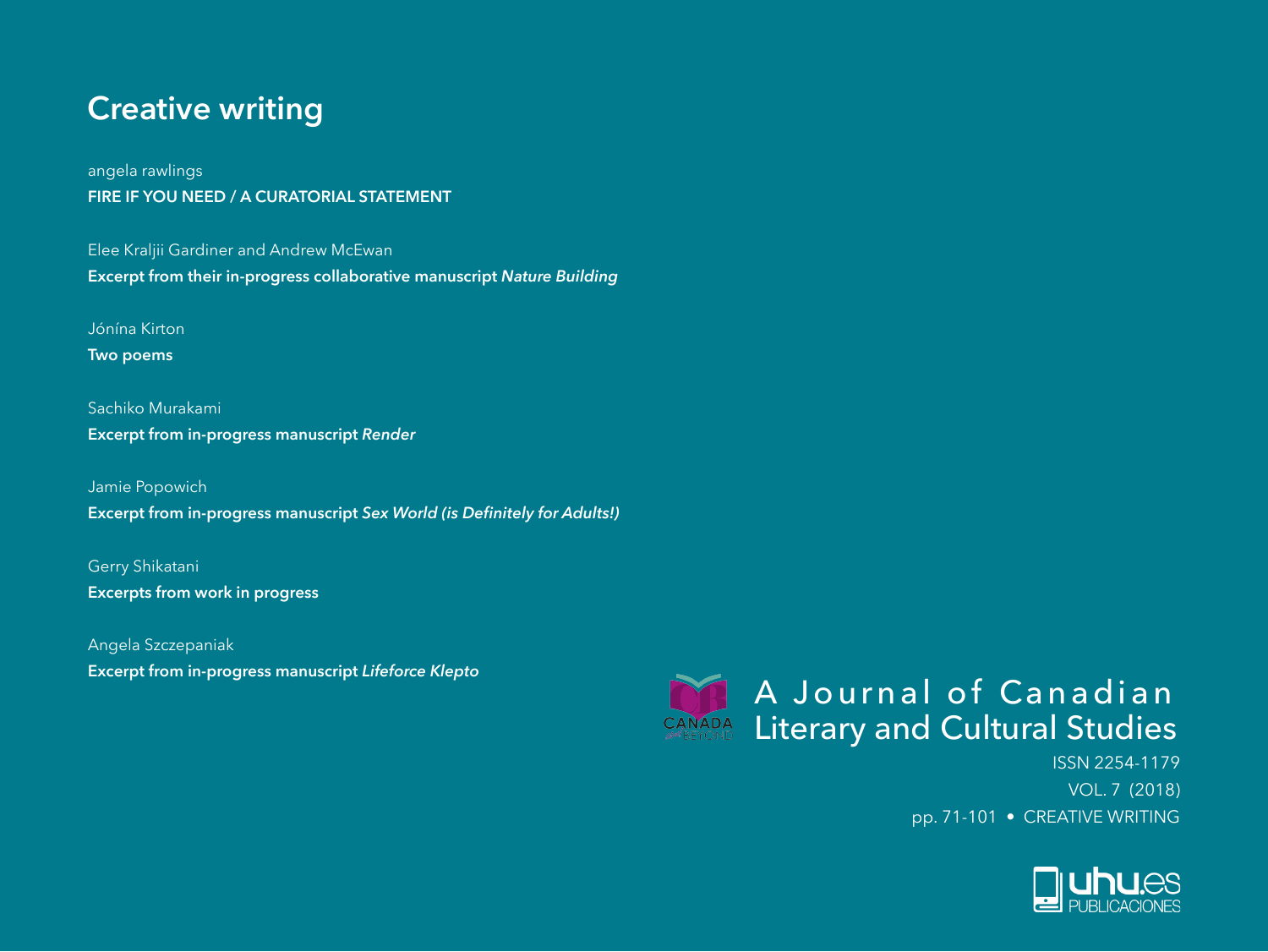## **Fire if you need A curatorial statement**

**angela rawlings** a.rawlings.1@research.gla.ac.uk

> angela rawlings is a Canadian-Icelandic interdisciplinary artist using languages as dominant exploratory material. rawlings' books include *Wide slumber for lepidopterists* (Coach House Books, 2006), *o w n* (CUE BOOKS, 2015), and *si tu* (MaMa, 2017). Her libretti include *Bodiless* (for composer Gabrielle Herbst, 2014) and *Longitude* (for Davíð Brynjar Franzson, 2014). rawlings' *Áfall / Trauma* was shortlisted for the Leslie Scalapino Award for Innovative Women Playwrights (2013). She is currently pursuing a PhD at the University of Glasgow on performing geochronology in the Anthropocene. rawlings loves in Iceland. More: http://arawlings.is



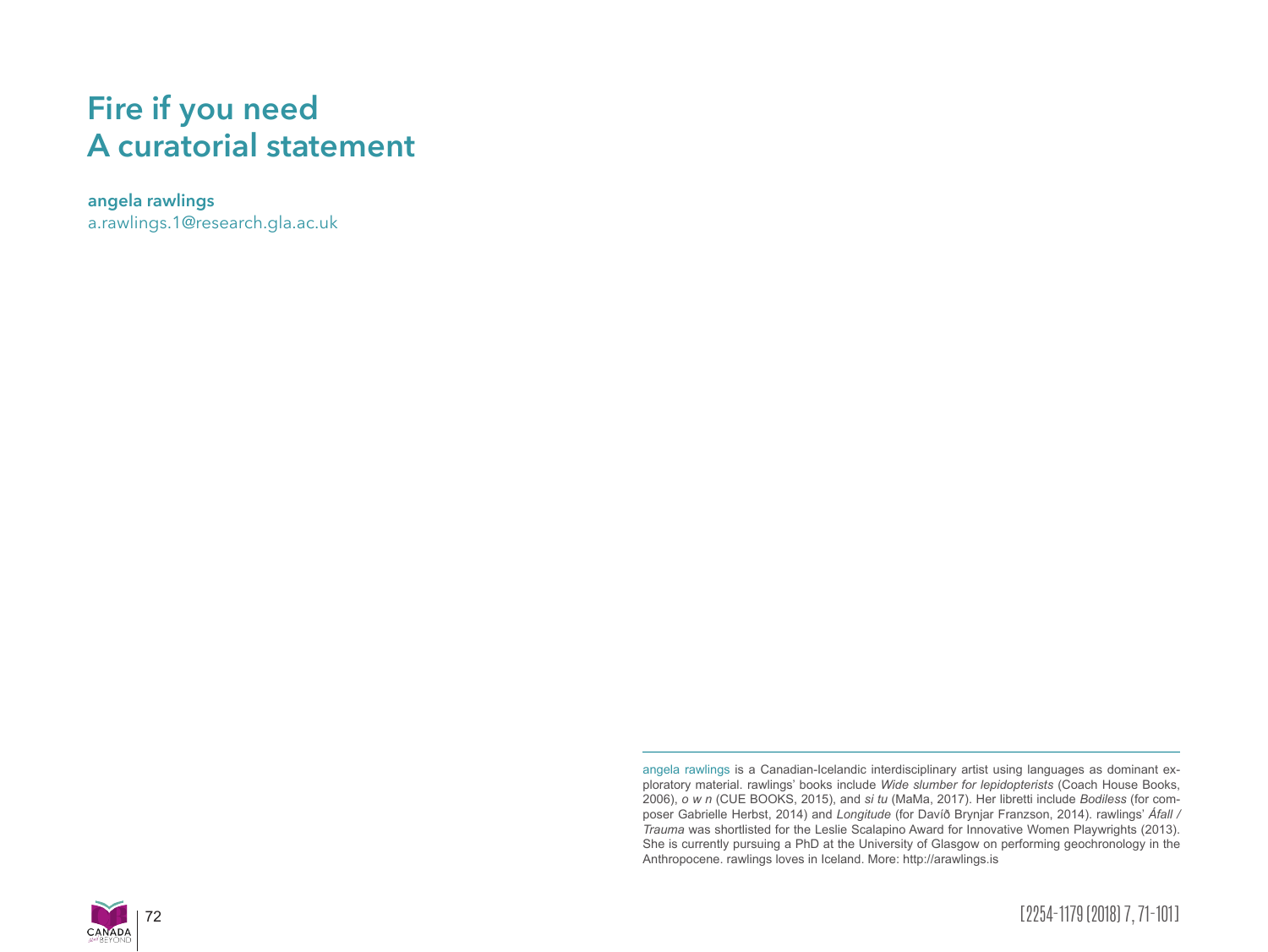This selection of *Canada and Beyond*'s "Creative Writing" amassed as a near-spontaneous request-and-response for unpublished work. The publication's quick turnaround time (under a month to deliver the section) aligned neatly with the ethos of an impromptu reading series I used to run, arranging a last-minute reading for a visiting author, held in a living room or at a picnic table with bring-to-share snacks and drinks. Every invited participant who attended was encouraged to share writing as a way to provide the visiting author with intimate encounters of work *du jour* composed by the local assemblage. Impromptus occurred from 2006 through 2012 and popped up in cities I inhabited (Toronto, Ghent, and Reykjavík).

Expedited curation of Impromptu or *Canada and Beyond* is a puzzle of inclusion within a semi-public or semi-private forum. The time limit constrains both invitation and participation. Geography excludes in-person event attendance, while selecting participants for print publication becomes a challenge of who to invite, and why.

For *Canada and Beyond*, I think first of the *Beyond*. "In what is currently Canada1 ." What Canada means as a government entity and the strictures attached to its past and present racism—how is 'Canada' Canada beyond the nationalist inscription assigned through residency or citizenship? Canada as chosen home, Canada as former home, as home out of necessity, as identity when living abroad. The name 'Canada' itself stolen and colonized. *Kanata.* Unsettle, unrest. What was before Canada, and what grows after it.

As a 'Canadian living abroad', the past months have been heart-wrenching and enraging to witness and think-with as public and private events unfurl across geographies and time-scapes. Justice denied for Colten Boushie and Tina Fontaine. The #metoo movement. CanLit's important reckonings with abuses of privilege and power and complicities through cultural appropriation and sexual predation. There's a mass call to acknowledge the distresses on individual and societal levels, and to stand with those PTSDs and PASDs<sup>2</sup>. There are calls to gather, to listen, to nurse, to witness—and these calls are central to a poetics of nurturance unfolding in Canada's literary output. Beyond Canada, Laboratory for Aesthetics and Ecology sends me a print of the Yerbamala Collective's spell reading "HERE: SPACE IF YOU NEED ALONENESS ARMS IF YOU NEED HOLDING FIRE IF YOU NEED TO BURN SHIT DOWN." This resonates.

1 Indigenous studies professor Damien Lee recently tweeted his advocacy for using "in what is currently Canada" in lieu of the more common historical framework of "in what is now Canada."

2 Heather Davis and Zoe Todd's recent article "On the Importance of a Date, or Decolonizing the Anthropocene" introduced me to the term post-apocalyptic stress disorder (PASD), which springs from societies who have collectively experienced an end of their worlds through large-scale events like genocide or natural catastrophe.

"Once a fire climbs, it's virtually unstoppable," write Elee Kraljii Gardiner and Andrew McEwan in their in-progress collaboration *Nature Building*. For *Canada and Beyond*, their excerpted manuscript rallies for allies in the fluctuating face of climate change and societal incongruity. The selection opens with the poem "Debating Foundations", where they list: "It comes down to the fiction of neutrality. It comes down to birds of a feather."

"But then can one just be take greed and again without a return reaching out such hand it is, what begin to tremble, anxious for words, so much, it is the loss, the silent stammer of continuous desire." Gerry Shikatani's texts from Skeena River country, Prince Rupert, B.C. and from his *Manual* excerpt written in Granada, Spain in 1997 emplaces the reading experience in familiar/unfamiliar and relatable/foreign sites and times simultaneously. These stanzas become salves.

Jónína Kirton honours the impromptu by sharing new poems, one spawned from her recent trip to ancestral land of Iceland, where we met to exchange poetry and share ritual. An in-person connection with Kirton rebalances a sense of distant-home as we find Reykjavík's westernmost point for her ritual. In "I'm in Iceland darling," Kirton writes, "the land is filled with silence yet it never stops talking."

Sachiko Murakami's selection is excerpted from her new in-progress manuscript *Render*. It elicits through what's illicit. Murmoir. "what does trauma do / *it insists* / what does it insist / *a vague sentence"* Pangs, pains, plans. Murakami's poetry is as instructive as it is interrogative of self, of community, of commodity, of society: "Now tell me how that felt." The intersection of Murakami's selection with Angela Szczepaniak's *Lifeforce Klepto* enacts a poignant dialogue on vulnerabilities. "Maybe more electrolytes would help, she thought. Antioxidants. / Anti-inflammatories. Adrenal support." Szczepaniak's taut poetry is earnest and humorous, astounding with her trademark genre-hybridization so stylistically distinct in her previous books. "The lifeforce klepto hires pigeons for / faecal revenge / but you can never prove it."

Jamie Popowich grapples with sexual commoditisation in his *Sex World (is Definitely for Adults!)*. Brash and bombastic, Popowich cycles his style through prose poems and open-field verse, soaked in simultaneous casual/causal tonality. "But if we're talking wood, right, so dig that that wood can get so wooden, rigid wooden, that there was a time you could catch the wood resting against the belly no problem. But get realistic. That wood's more like a symbol, like a lifecycle sun dial, slowly moving down the boner tracks, marking age and mortality."